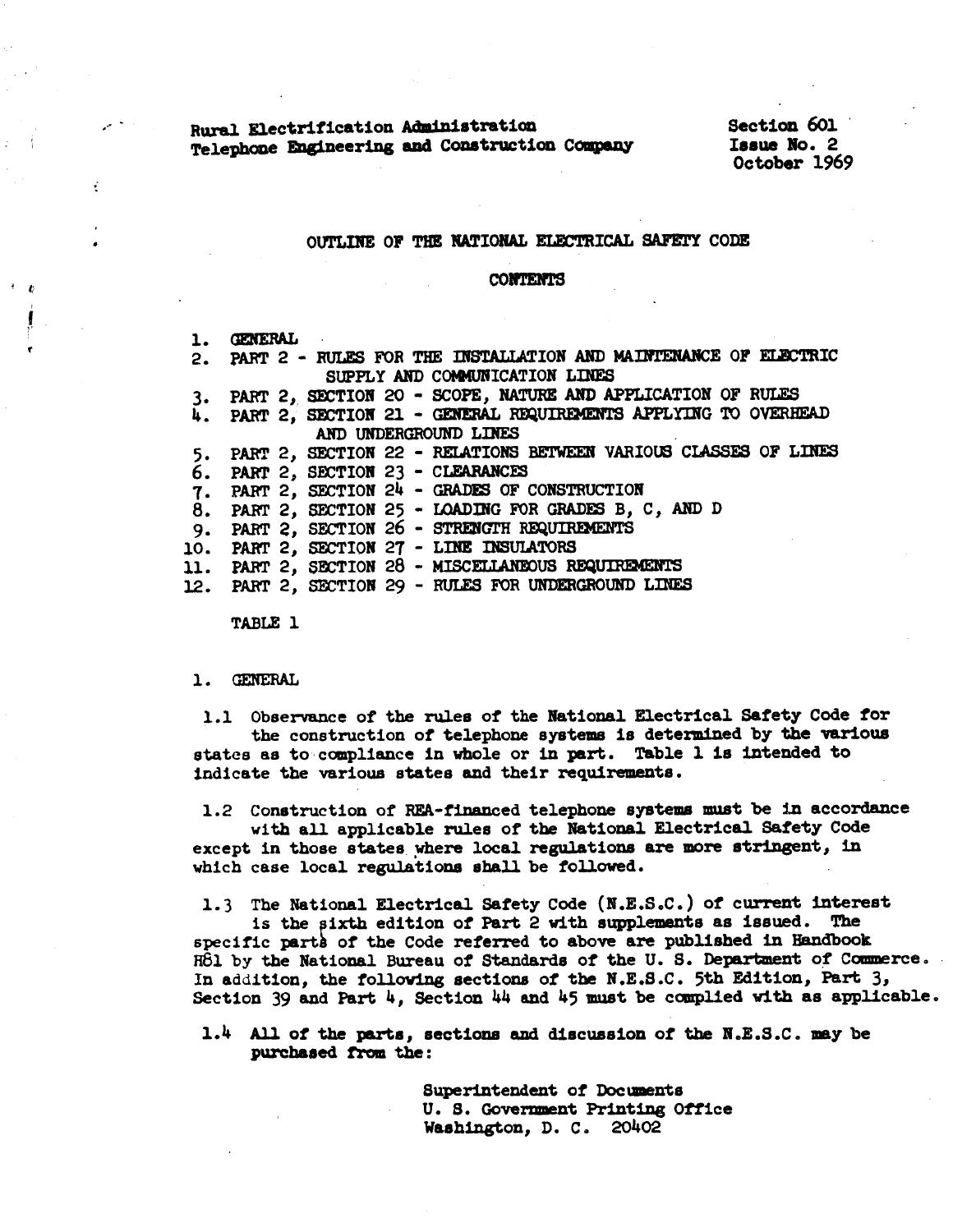REA TE & CM 601

1.5 Although all of the parts of the N.E.S.C. may have some bearing on the design and construction of telephone systems, Part 2 -Rules for the Installation and Maintenance of Electric Supply and Communication Lines is the most important part in this respect, and further discussion in this section will be confined exclusively to Part 2 except Subparagraphs 1.51 and 1.52 as follows:

1.51 Part 3, Section 39 of the N.E.S.C. 5th Edition applies specifically to telephone systems but has generally been regarded to have been superceded by the National Electrical Code. However, in states that have adopted the 5th Edition by law, the requirements of Section 39 must be strictly complied with.

1.52 Part 4, Section 44 and 45 of the N.E.S.C. 5th Edition also applies specifically to .elephone systems and must be complied with. These are primarily safety rules that apply to employers and employees rather than to the physical plant.

1.6 This section of the manual will cover only the general aspects of the N.E.S.C. For specific information and guidance in a particular situation, the N.E.S.C. itself should be referred to.

2. PART 2 - RULES FOR THE INSTALLATION AND MAINTENANCE OF ELECTRIC SUPPLY AND COMMUNICATION LINES

2.1 Part 2 of the N.E.S.C. has been established to provide a set of rules governing the installation and maintenance of electric supply and communication lines so as to reduce hazards to life as far as practicable. In recognition of the varying degrees of hazard to the public and to workmen, the N.E.S.C. has graded its requirements in accordance with the degree of hazard involved. These graded requirements have resulted in rules which establish certain clearances which must be maintained. They have also resulted in rules which establish the strength requirements necessary to maintain the required clearance both by the degree of hazard and by the mechanical loads to which it is assumed the lines may be subjected.

3. PART 2, SECTION 20 - SCOPE, NATURE AND APPLICATION OF RULES

- 3.1 Section 20 includes rules 200-202 and covers the extent of application as well as the exemptions to the rules of Part 2.
- 4. PART 2, SECTION 21 GENERAL REQUIREMENTS APPLYING TO OVERHEAD AND UNDERGROUND LINES

4.1 Section 21 which includes rules 210-216 strikes the keynote of Part 2 and includes a general statement of the object and purpose of the Code. It is recognized in these rules that hazards cannot be entirely eliminated and that circumstances vary so widely that it is necessary to provide for considerable latitude in the construction of lines according to the varying degrees of hazard, the number of persons exposed to the hazard and other determining conditions.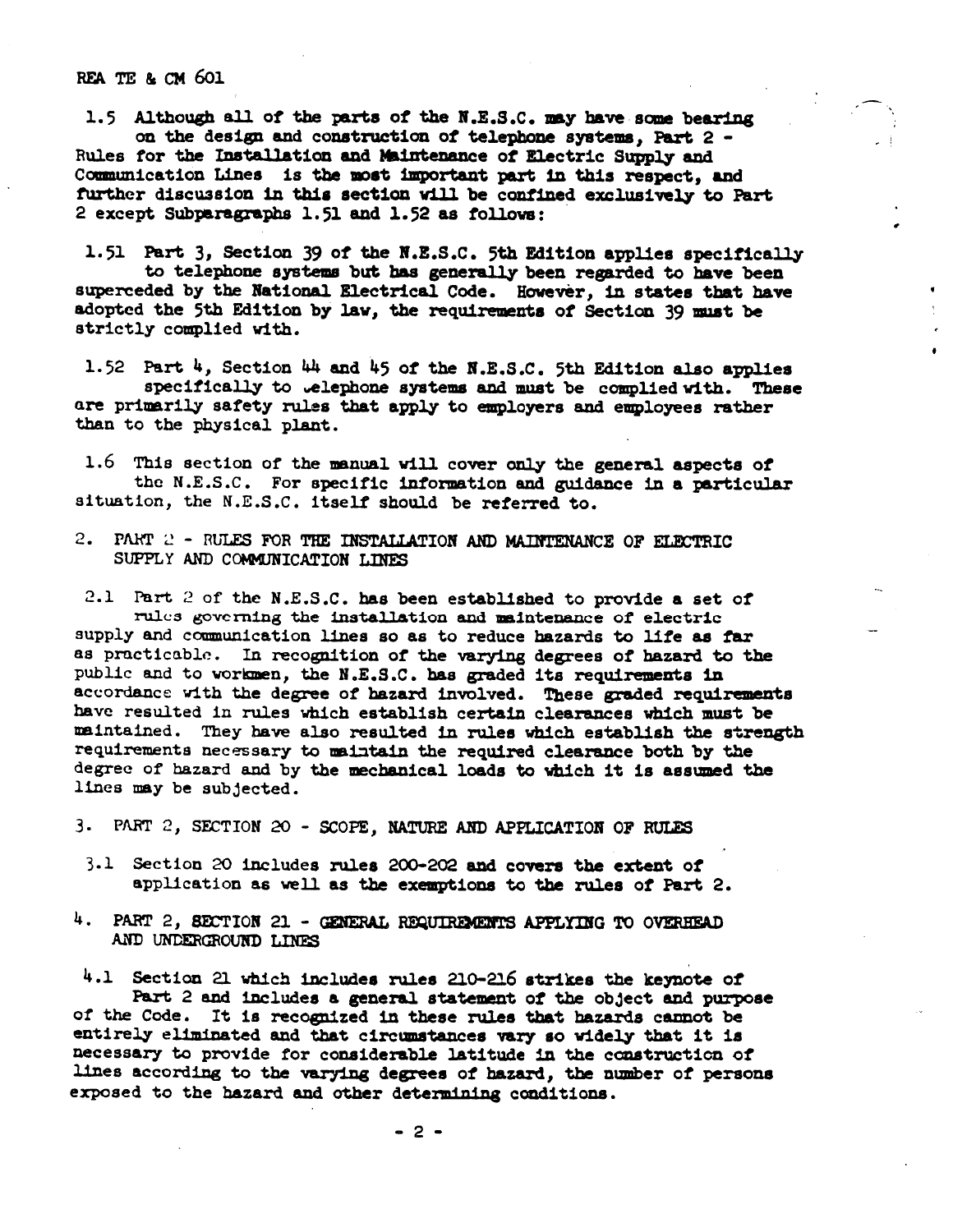5. PART 2, SECTION 22 - RELATIONS BETWEEN VARIOUS CLASSES OF LINES

5.1 Section 22 covers rules 220-223 and deals with the relative levels of supply and communication lines as well as joint use lines, overbuilt lines, conflicting lines and separate lines.

6. PART 2, SECTION 23 - CLEARANCES

 $\boldsymbol{\epsilon}$ 

6.1 Section 23, rules 230-239 is one of the most important sections of Part 2 with respect to the construction of telephone lines. In view of this, clearances are discussed separately in REA TE & CM-602.

7. PART 2, SECTION 24 - GRADES OF CONSTRUCTION

7.1 In order to facilitate the establishment of rules covering strength requirements for conductors and their supporting structures, Section 24 establishes grades of construction based on the relative hazard involved.

7.2 The relative order for grades of construction is B, C, and N, Grade B being the highest. An additional grade, Grade D, is also established for communication lines. When Grades D and N are specified for communication lines, Grade D is higher.

7.3 Table 15 of Rule 242 indicates the grade of construction for communication lines under the various conditions which may be encountered. At railroad crossings, Grade D is required. In joint construction, the poles will have to be of Grade B or C, depending on the type of electric supply system involved. Elsewhere Grade N will meet N.E.S.C. requirements for the construction of telephone systems except in extremely unusual situations, such as telephone wires in the upper position at a crossing with an electric supply line.

7.31 Special attention is directed to the basic requirement of Grade B construction for open power supply conductors above communication conductors at crossings, conflicts, or on the same poles with communication conductors as indicated in Table 15. The only exception under which Grade C construction may be used for supply conductors of the type normally encountered in practice, is covered by Footnote 8. Footnote 8 permits coordinated power contact protection on the communication circuits, to be used as an alternate to Grade B construction of the power line. See TE & CM-815, 820, and 821 for details of providing coordinated power contact protection. In most instances rural power lines are built to Grade C construction. If construction of the telephone line requires conversion of an existing power line to Grade B construction, at one or more points, the cost of conversion is normally borne by the telephone company. **The** cost of providing power contact protection is also borne by the telephone company, but in most instances is less costly than conversion of the power line to Grade B construction.

 $-3 -$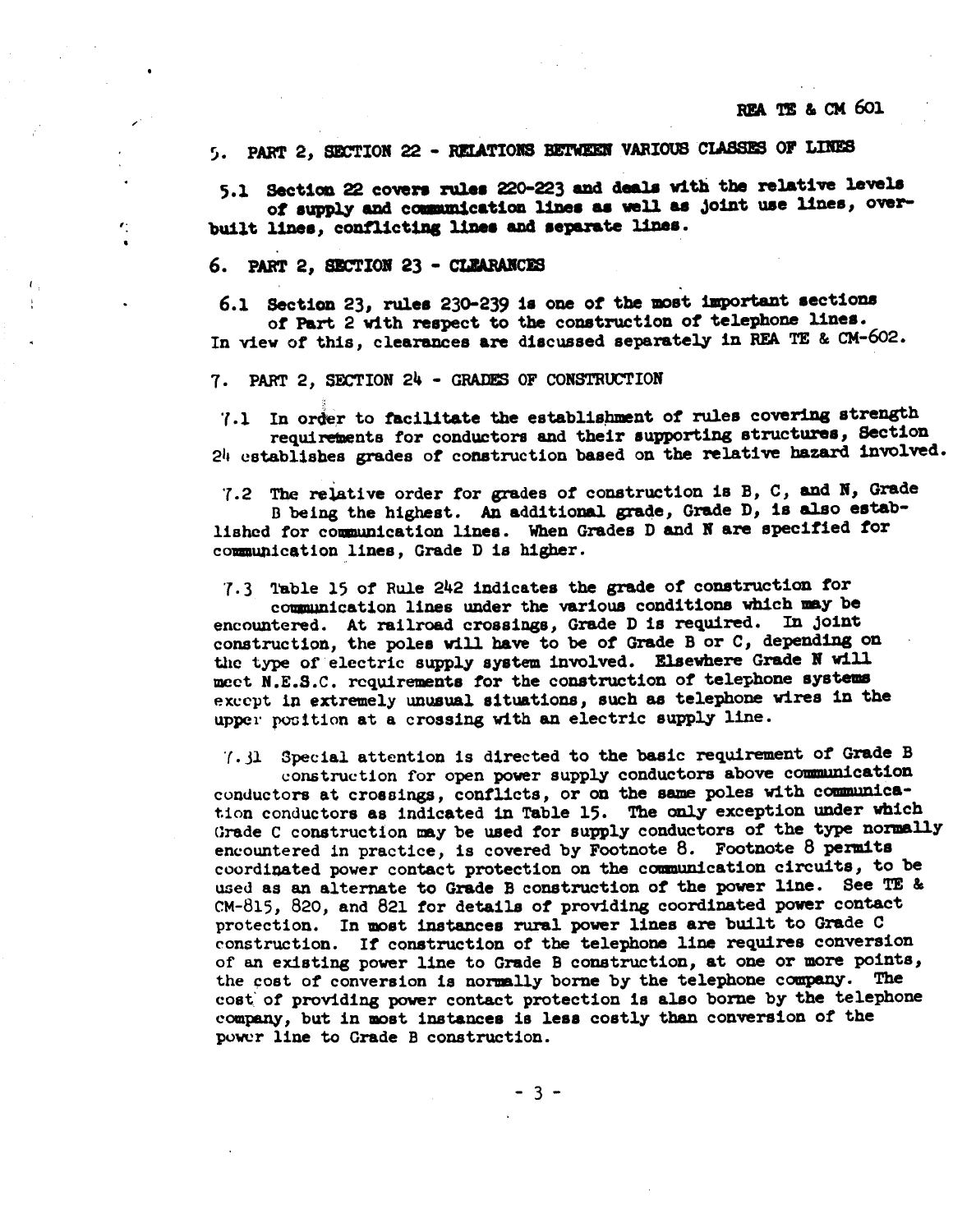### REA TE & CM 601

8. PART 2, SECTION 25 - LOADING FOR GRADES B, C AND D

8.1 For Grades B, C and D construction, three general degrees of loading due to weather conditions are recognized by the N.E.S.C. These are designated as heavy, medium and light and Figure 3 of Section 25 shows the areas of the United States in which these loadings are applicable. It must be recognized, we course, that no abrupt changes in weather occur at these boundaries and that the boundaries cannot be precisely established. It has been found from experience, however, that long term weather differences between these areas warrant recognition in the construction of overhead lines.

9. PART 2, SECTION 26 - STRENGTH REQUIREMENTS

9.1 Section 26 establishes the strength requirements for the various components of plant such as poles, crossarms, pins, conductor fastenings, conductors, cable suspension strand, etc.

9.2 For Grades B, C, and D, the Code, in most cases, establishes definite requirements with respect to the percentages of ultimate stress which must not be exceeded under conditions of storm loadings as defined in Section 25. In the case of certain components, however, the Code specifies minimum dimensions rather than stress limitations.

9.3 For Grade N construction, the N.E.S.C. requires that plant components shall be installed and maintained so as to safely withstand the loads to which they may be subjected. In order to ensure that this condition is met by all plant components, definite stress limitations and minimum sizes have been established for plant components which are to be installed in REA-financed telephone systems. These limitations can be found in the REA TE & CM Sections which deal with the particular component of plant involved.

10. PART 2, SECTION 27 - LINE INSULATORS

10.1 None of the provisions of this sections are applicable to the construction of telephone systems except Rule 274 which applies to insulators used in the construction of medium and high power radio transmitters.

# **11. PART 2, SECTION 28 - MISCELLANEOUS REQUIREMENTS**

13.1 Section 28 includes rules which are not covered elsewhere in Part 2. This section also establishes the requirements which

are referred to in the other sections of Part 2 as the "Miscellaneous Requirements".

11.2 REA recommended construction practices will meet all applicable requirements of Section 28.

 $-4 -$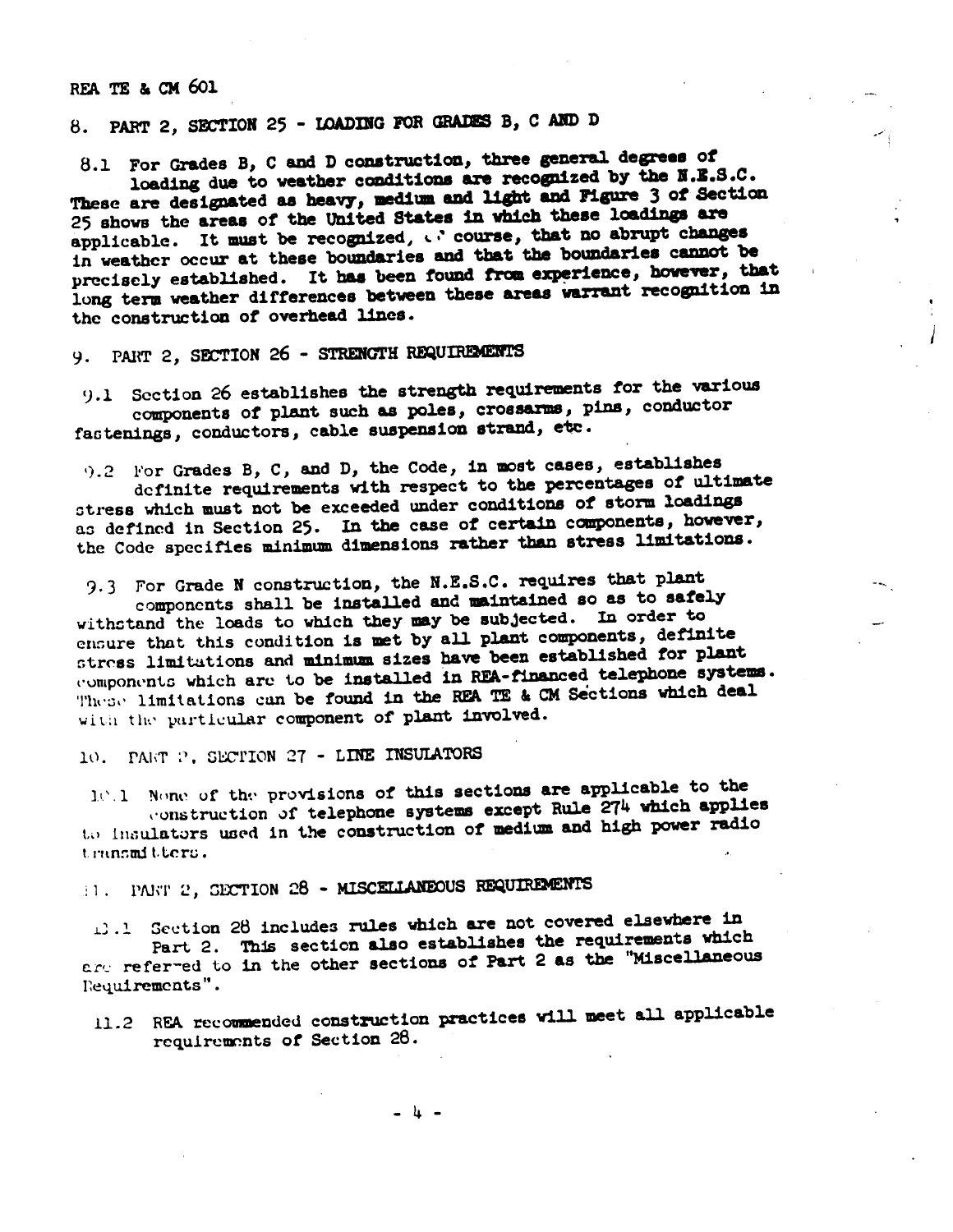# 12. PART 2, SECTION 29 - RULES FOR UNDERGROUND LINES

 $\pmb{\cdot}$ 

12.1 Section 29 provides the rules for installation of both conduit and manhole and direct earth buried systems. The provisions

of this section are particularly important with respect to the separations which must be maintained between underground (in conduit) and direct buried electric supply and communication lines.